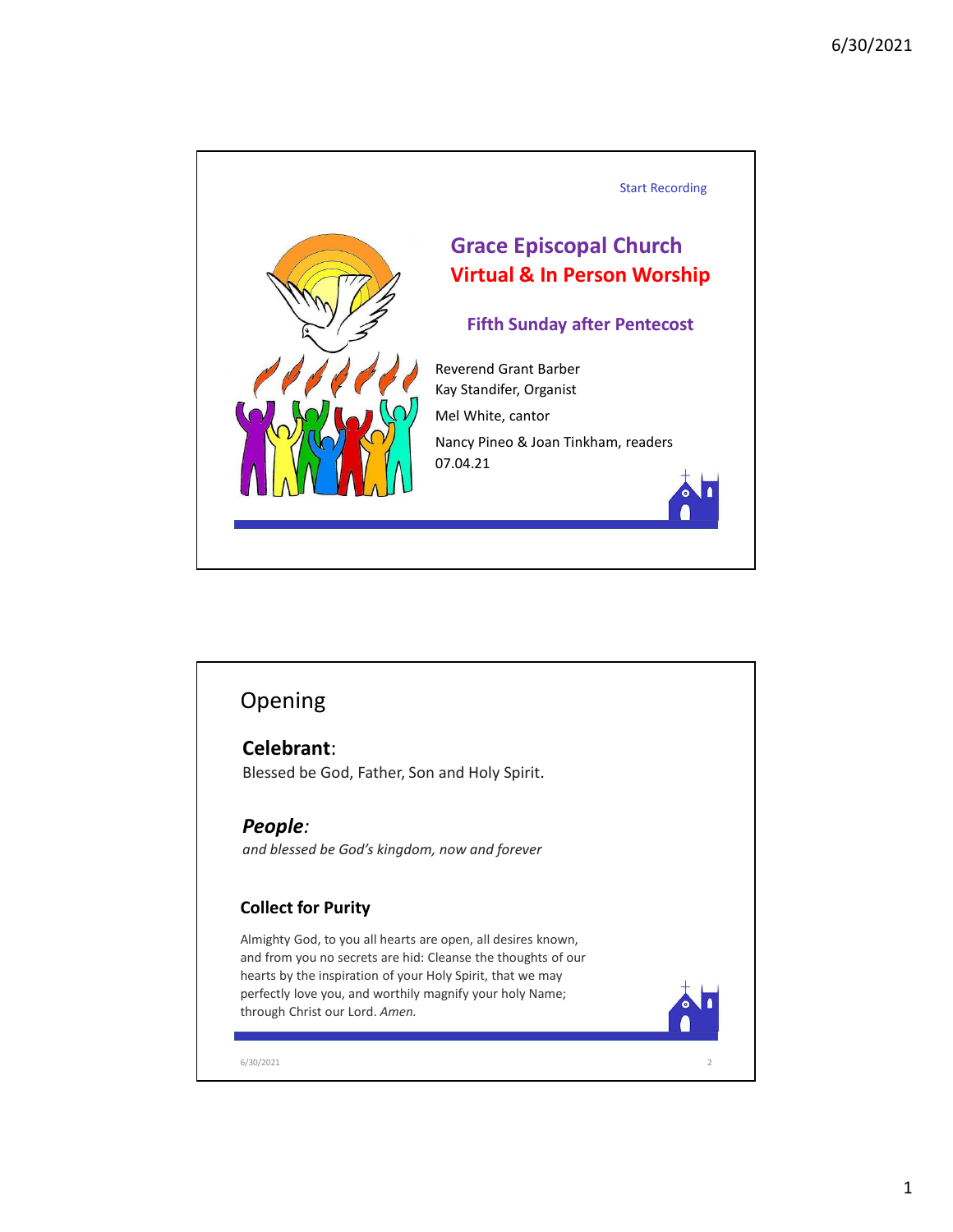

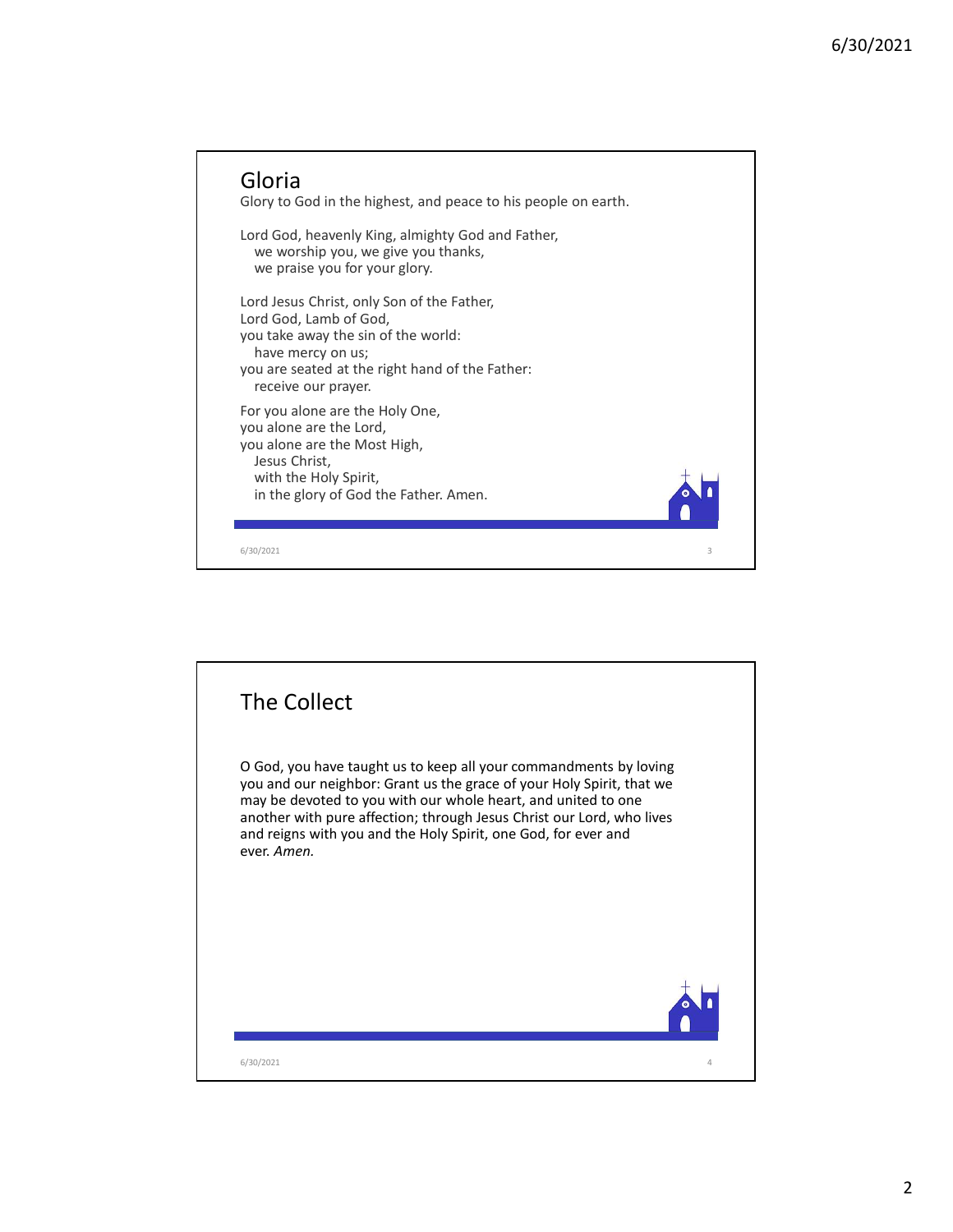

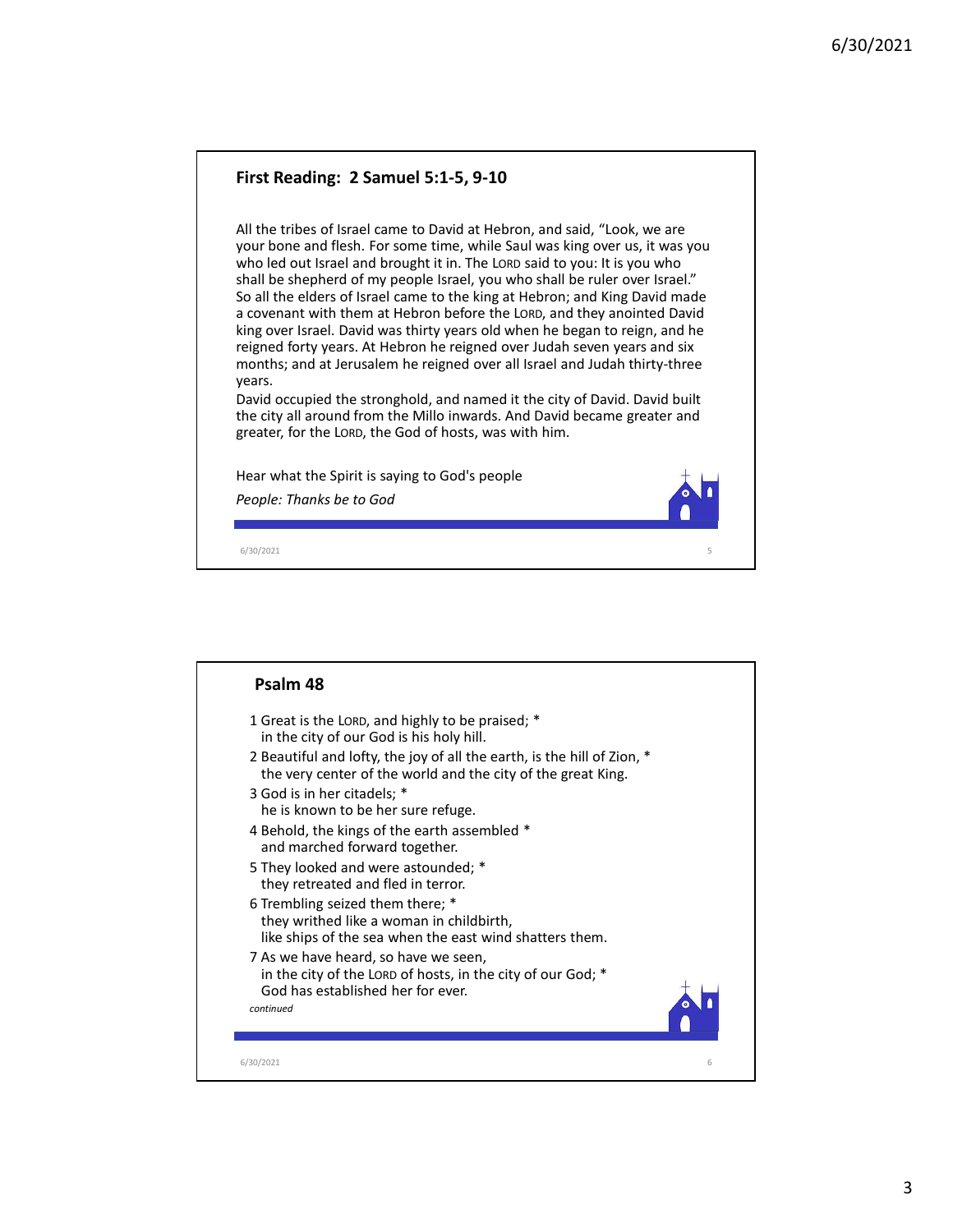

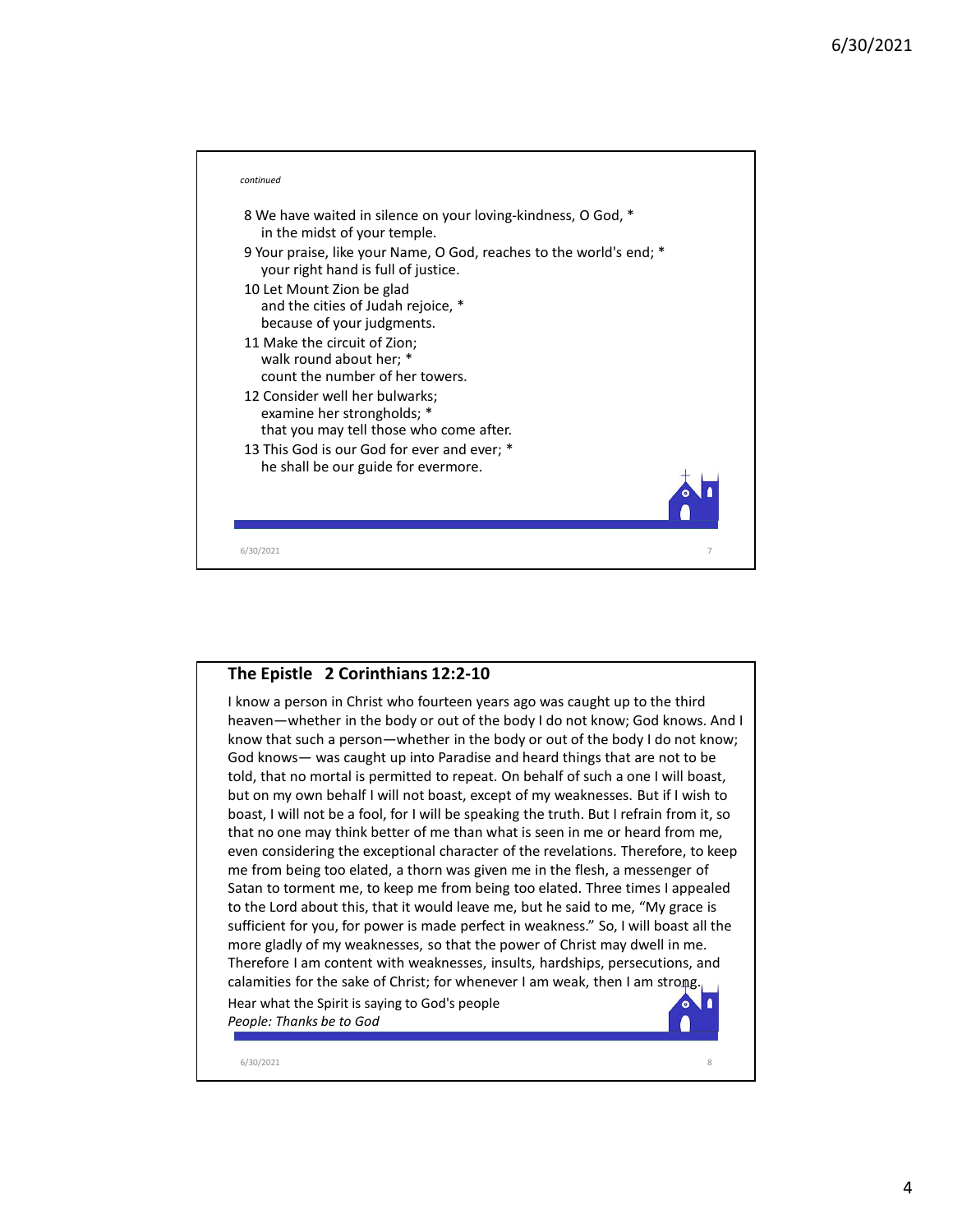9

## Gospel Mark 6:1-13

The Holy Gospel of Our Lord Jesus Christ according to Mark People: Glory to you, Lord Christ

Jesus came to his hometown, and his disciples followed him. On the sabbath he began to teach in the synagogue, and many who heard him were astounded. They said, "Where did this man get all this? What is this wisdom that has been given to him? What deeds of power are being done by his hands! Is not this the carpenter, the son of Mary and brother **Gospel Mark 6:1-13**<br>The Holy Gospel of Our Lord Jesus Christ according to Mark<br>People: Glory to you, Lord Christ<br>Jesus came to his hometeom, and his disciples followed him. On the<br>Jesus came to his hometeom, and his disc us?" And they took offense at him. Then Jesus said to them, "Prophets are not without honor, except in their hometown, and among their own kin, and in their own house." And he could do no deed of power there, except that he laid his hands on a few sick people and cured them. And he was amazed at their unbelief.

continued

| continued                                                                                                                                                                                                                                                        |
|------------------------------------------------------------------------------------------------------------------------------------------------------------------------------------------------------------------------------------------------------------------|
| Then he went about among the villages teaching. He called the twelve and<br>began to send them out two by two, and gave them authority over the<br>unclean spirits. He ordered them to take nothing for their journey except a<br>staff<br>to put on two tunics. |
| He said to them, "Wherever you enter a house, stay there until you leave<br>the place. If any place will not welcome you and they refuse to hear<br>you, as you leave, shake off the dust that is on your feet as a testimony<br>agains<br>and cured them.       |
| The Gospel of the Lord<br>People: Praise to you Lord Christ                                                                                                                                                                                                      |
| Sermon Rev. Grant                                                                                                                                                                                                                                                |
| 10<br>6/30/2021                                                                                                                                                                                                                                                  |
|                                                                                                                                                                                                                                                                  |
|                                                                                                                                                                                                                                                                  |
|                                                                                                                                                                                                                                                                  |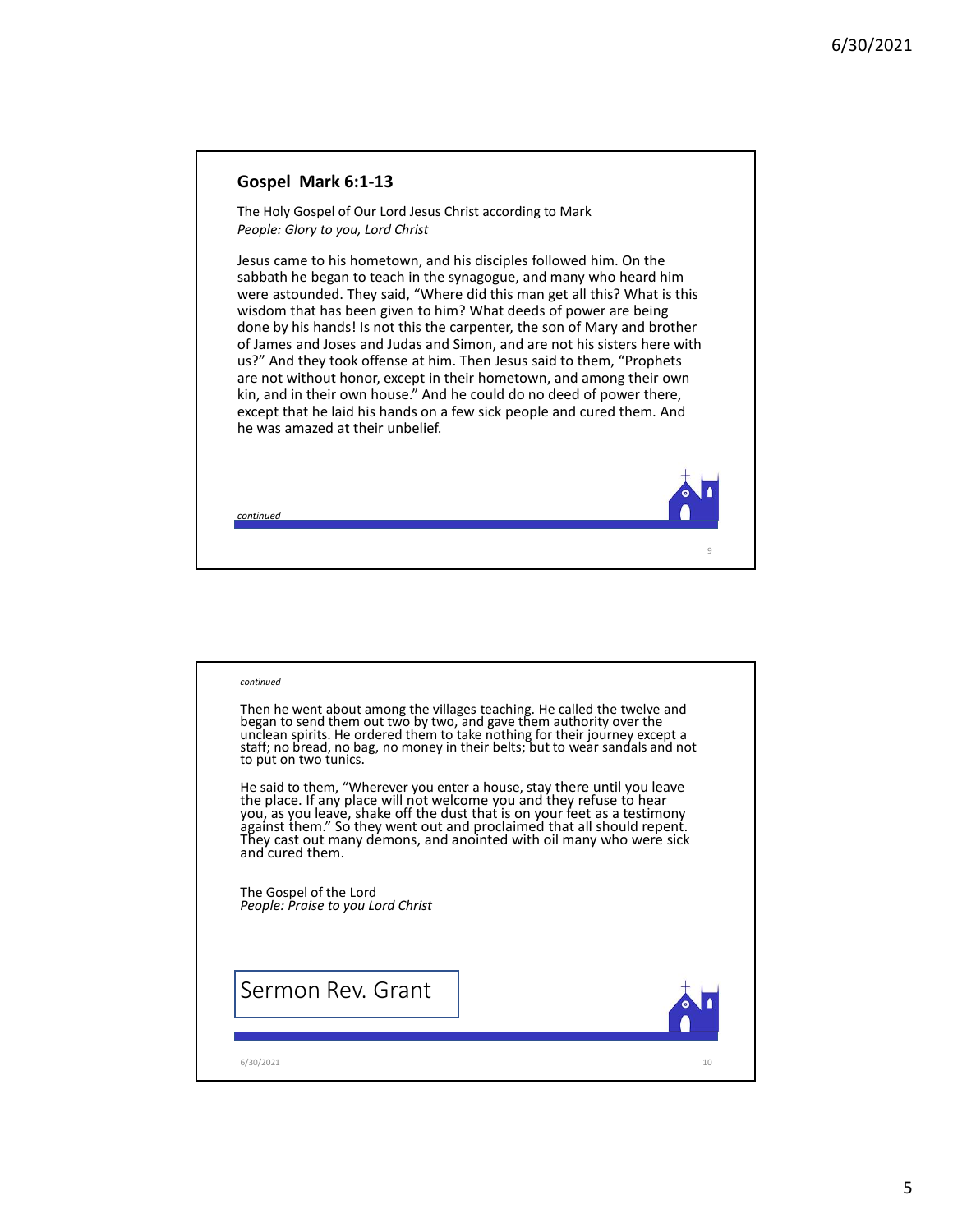

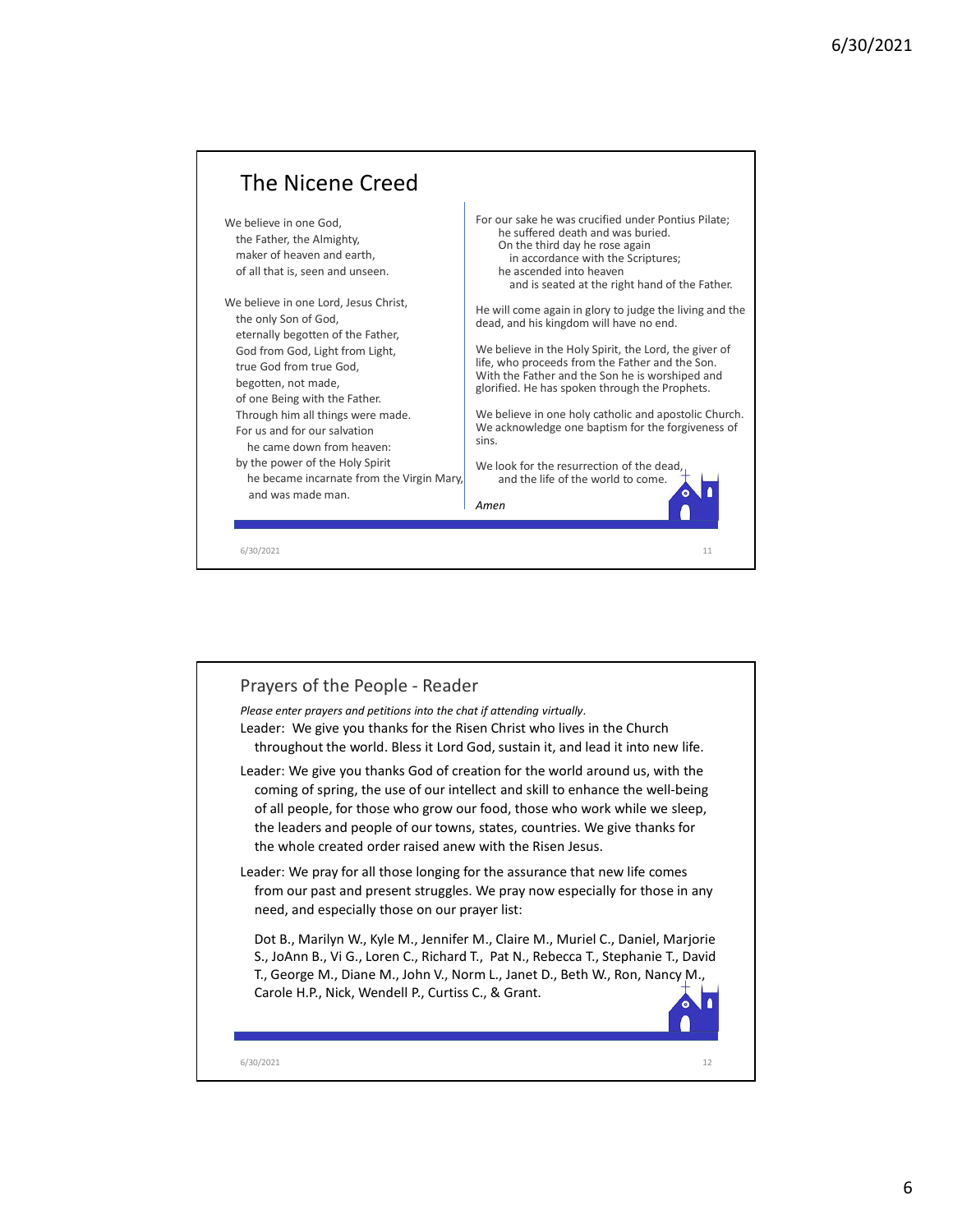

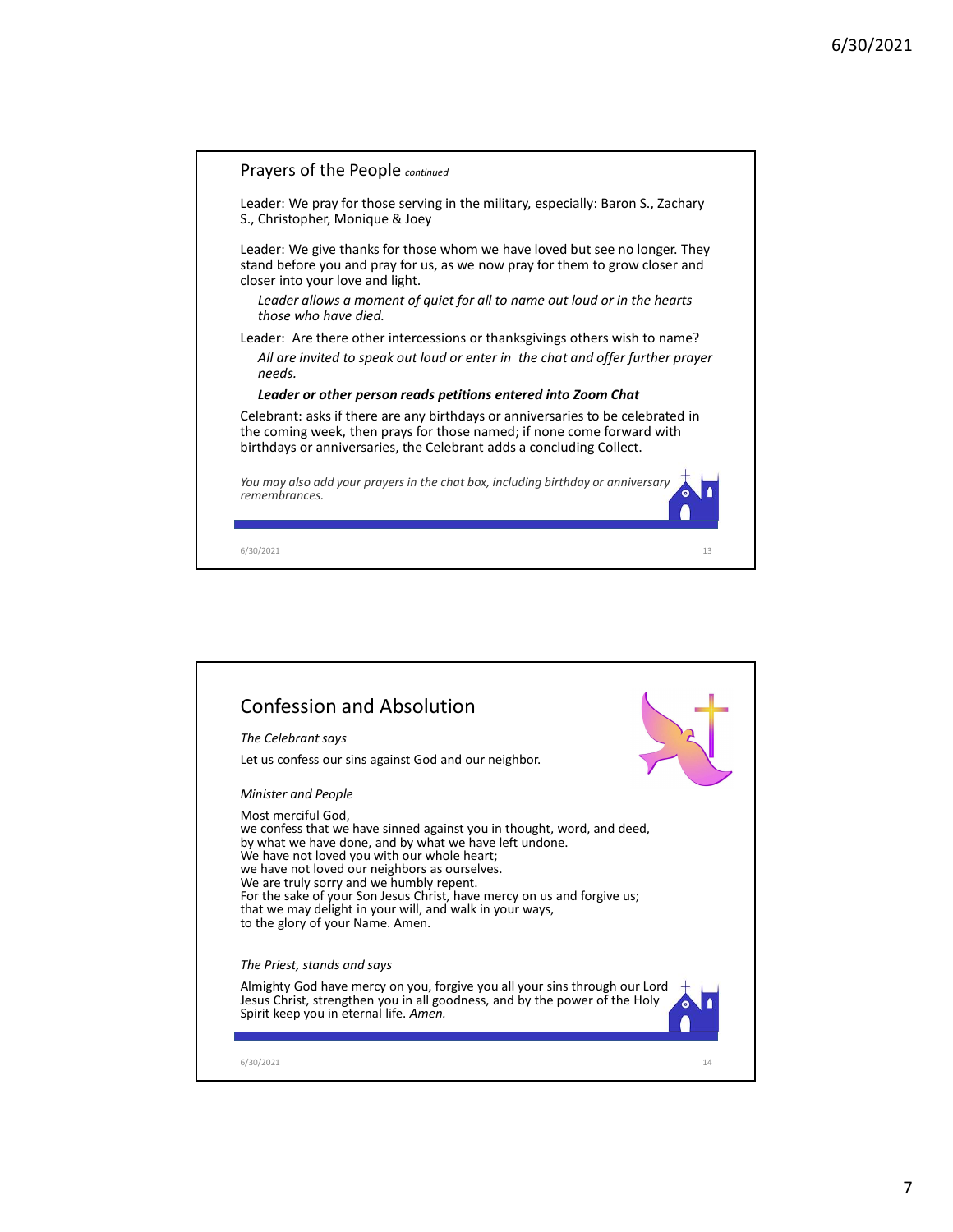|                                                                                                                                              |    | 6/30/2021 |
|----------------------------------------------------------------------------------------------------------------------------------------------|----|-----------|
|                                                                                                                                              |    |           |
|                                                                                                                                              |    |           |
| <b>Eucharistic Prayer B</b>                                                                                                                  |    |           |
| Celebrant: The Lord be with you.<br>And also with you.<br>People:                                                                            |    |           |
| Celebrant: Lift up your hearts.<br>We lift them to the Lord.<br>People:                                                                      |    |           |
| Celebrant: Let us give thanks to the Lord our God.<br>People:<br>It is right to give God thanks and praise.                                  |    |           |
| It is right, and a good and joyful thing, always and every-<br>where to give thanks to you, Father Almighty, Creator of<br>heaven and earth. |    |           |
| continued                                                                                                                                    |    |           |
| 6/30/2021                                                                                                                                    | 15 |           |

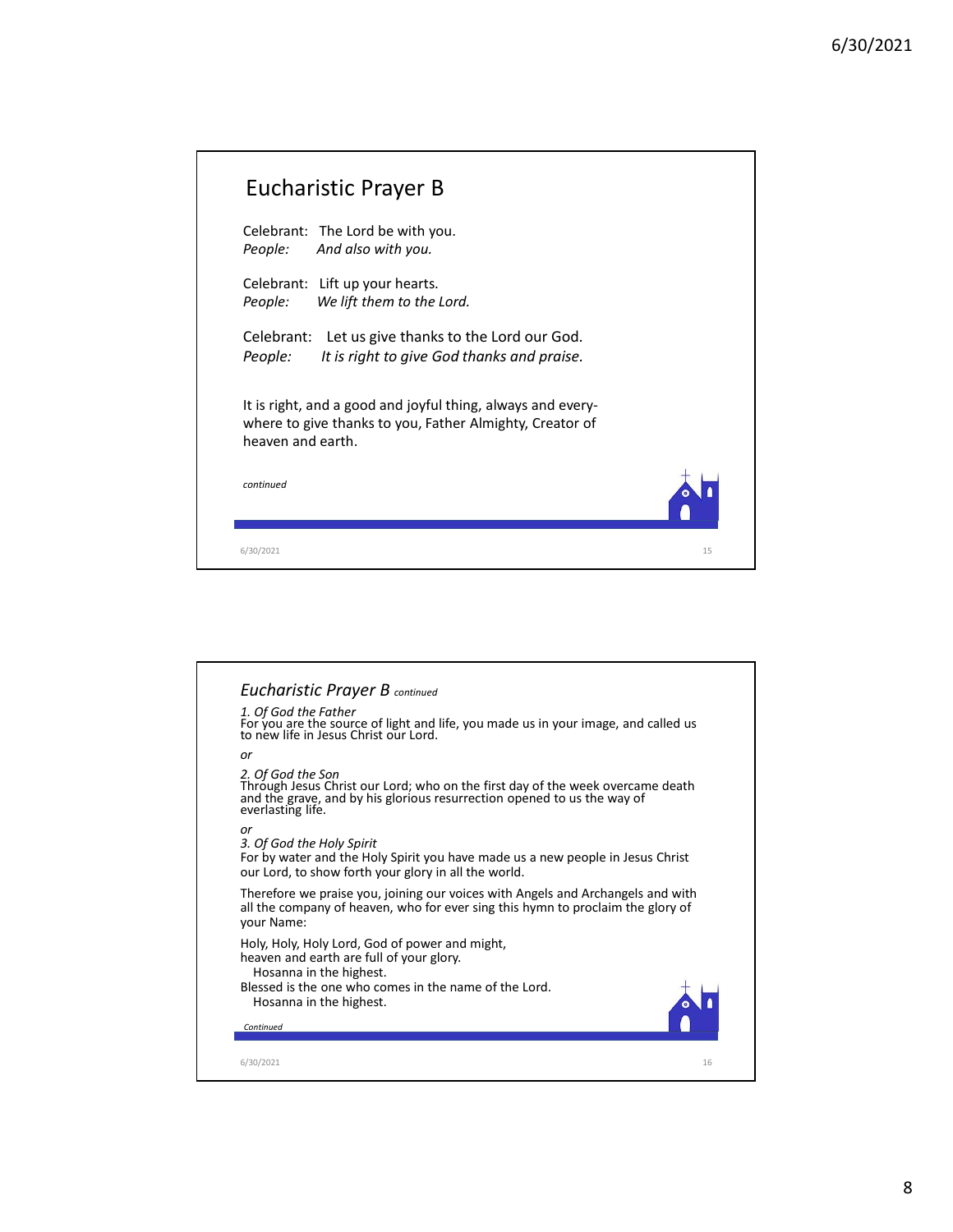

![](_page_8_Picture_2.jpeg)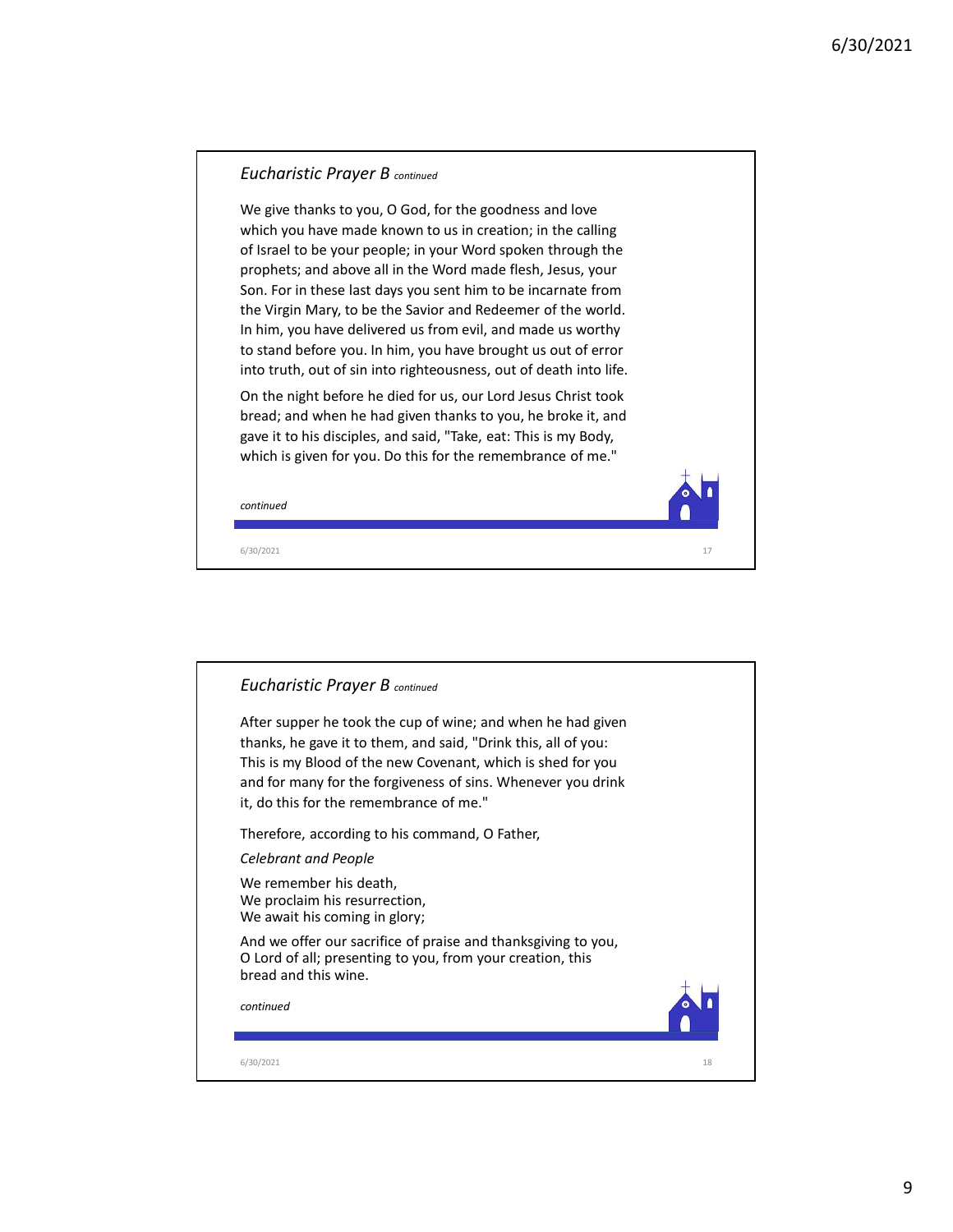![](_page_9_Picture_1.jpeg)

![](_page_9_Picture_2.jpeg)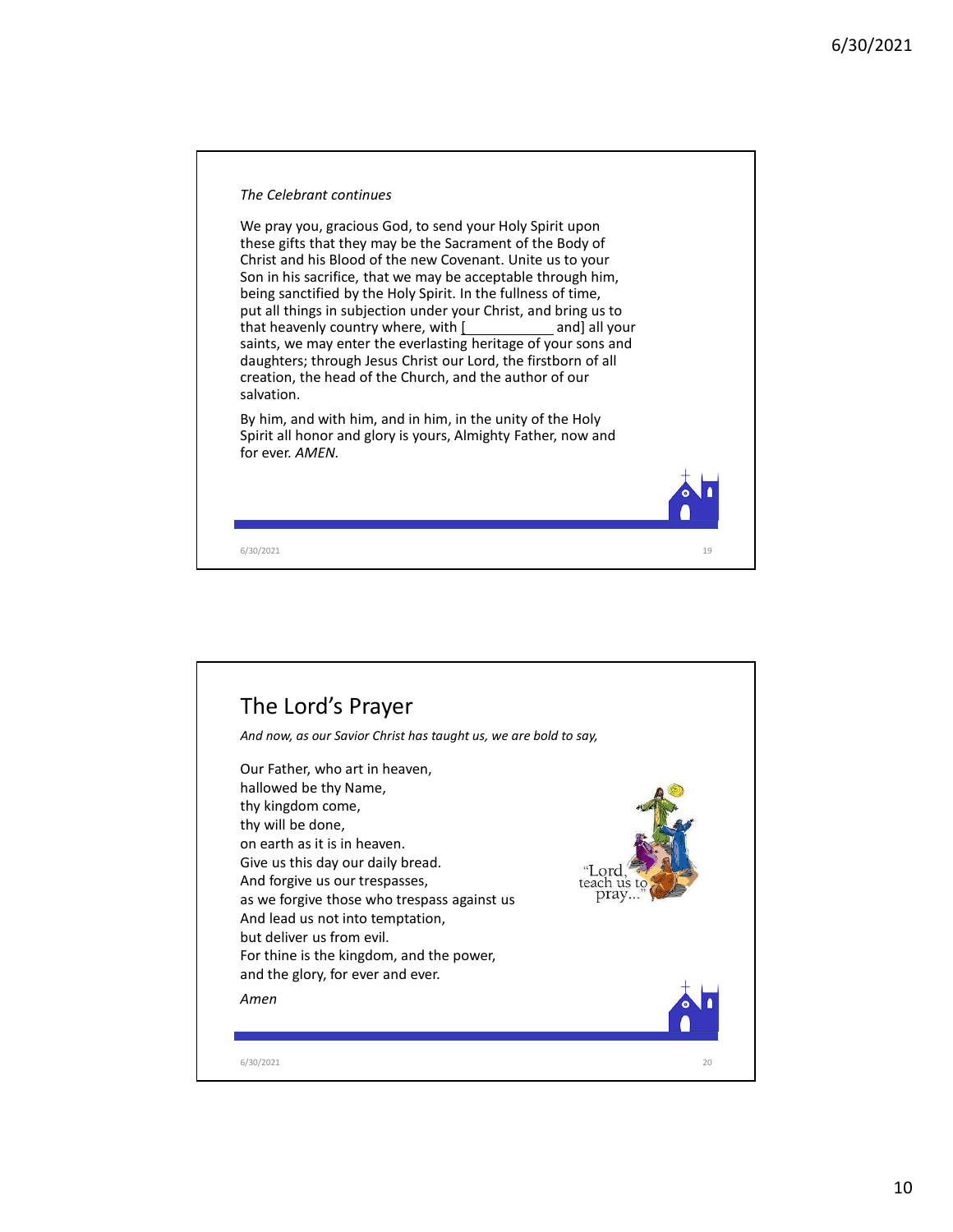| The Fraction Anthem                                                                                                                    |  |
|----------------------------------------------------------------------------------------------------------------------------------------|--|
| Celebrant: Alleluia!<br>Christ our Passover is sacrificed for us.                                                                      |  |
| People: Therefore let us keep the feast.<br>Alleluia!                                                                                  |  |
| To receive communion please come up the center aisle and return to your<br>pew by turning to your left and going down that side aisle. |  |
|                                                                                                                                        |  |
| 21<br>6/30/2021                                                                                                                        |  |
|                                                                                                                                        |  |
|                                                                                                                                        |  |
|                                                                                                                                        |  |

![](_page_10_Picture_2.jpeg)